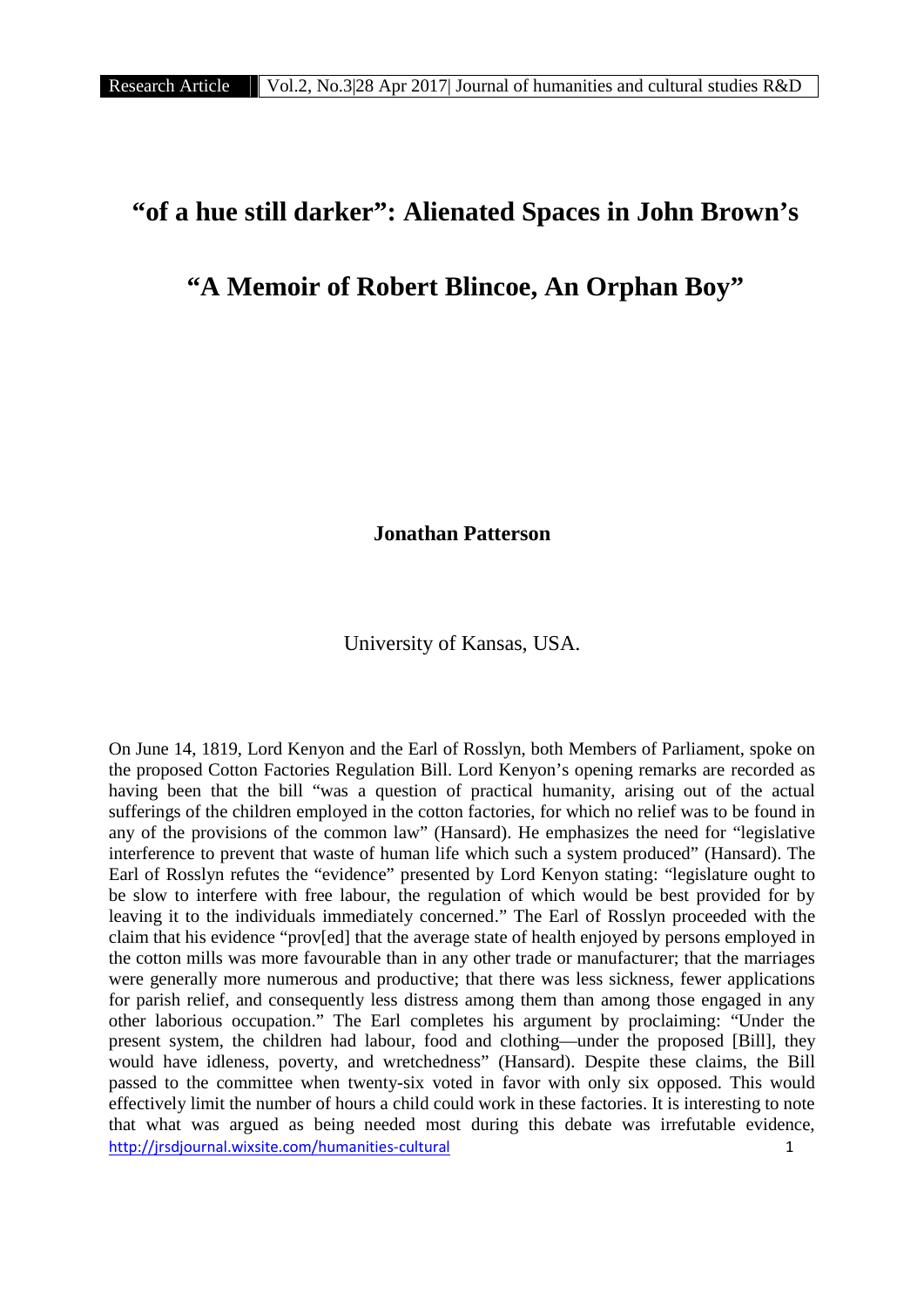particularly first-hand accounts from a child who had experienced the inhumane conditions of the cotton mills and workhouses. Perhaps it was this very meeting that John Brown had in mind when he wrote, had "Robert Blincoe…been selected in 1819" he would have been the "most impressive pleader in behalf of destitute and deserted children" (99).

That John Brown's "A Memoir of Robert Blincoe, An Orphan Boy," was written, at least in part, as a tool to "remove the veil" and become a witness to the aforementioned "waste of human life" to Members of Parliament is well-documented (97). However, works like John Waller's *The Real Oliver Twist* or Malcolm Hardman's chapter on Blincoe in *Classic Soil* to Katrina Honeyman's use of Blincoe's memoir in *Child Workers in England* and articles like Andrea Hasenbank's "Giving Account: Robert Blincoe and the Consequences of Modernity," all expend a great amount of intellectual energy discussing the importance of this one memoir for its biographical account of the conditions of suffering by factory children. Hasenbank, in particular, notes explicitly that she is "less interested in Blincoe's self representation, and more interested in the networks into which the textual account is embedded and reproduced" (202). Consequently, much of the scholarship merely discusses the memoir for its historicity. My intent, of course, is not to limit the memoir's historical significance. Blincoe's memoir, as told to Brown, demonstrates how mills and workhouses for children functioned as alienated and classed places. An analysis of this often overlooked link can bridge the gap with respect to how ideas of space and class not only intersect but are often inseparable conditions, particularly in texts that deal with work in the mills and workhouses of England. I argue that "A Memoir of Robert Blincoe, An Orphan Boy" is an ideal model for such an inquiry because the city/country and industry/nature binaries are essential components in the way this narrative is constructed by Brown. Consequently, to understand how places like Saint Pancras workhouse, Lowdham Cotton-mill, and Litton Mill are classed and alienated spaces is to add to the conversation regarding Blincoe's memoir and other working-class autobiographies, but it also shows how combining alienation theory and spatial theory can situate the text within the larger context of child workers in England during this troubled period of labor practices.

Sharon Winn and Lynn Alexander classify Blincoe's memoir as not only an example of a Victorian social-protest literature but also a social-problem novel. These are narratives that function as a reminder to audiences of the often overlooked conditions of child labor practices in the eighteenth and well into the nineteenth century (xi). However, in their introduction to John Brown's memoir, they also invite an analysis of the text for its representation of spatiality when they explain that "[t]he earliest cotton spinning factories in England were not located in cities but in the country" (1). The reason for this is that the machinery in most of the mills, particularly Litton Mill, was driven by power generated from local rivers. Because of the "remote locations" of such mills, children like Robert Blincoe could be imported into this sparsely populated countryside away from the city and public outcry. This city/country binary is addressed in Raymond Williams' *The Country and the City* when he observes that "suffering leaves no mark in the country. The processes of rural exploitation have been 'dissolved into a landscape' while the city is a place that, in many ways, is 'the supreme achievement of humankind, [that] also stands as a monument to human greed and guilt'" (79). Jane Humphries refers to the locations of mills and factories in the rural countryside as "tiny islands of modernity" (9). These metaphorical islands, however, are reminiscent of Williams' argument about the construction of "modern consciousness" as a "product of specific and discoverable social and historical changes"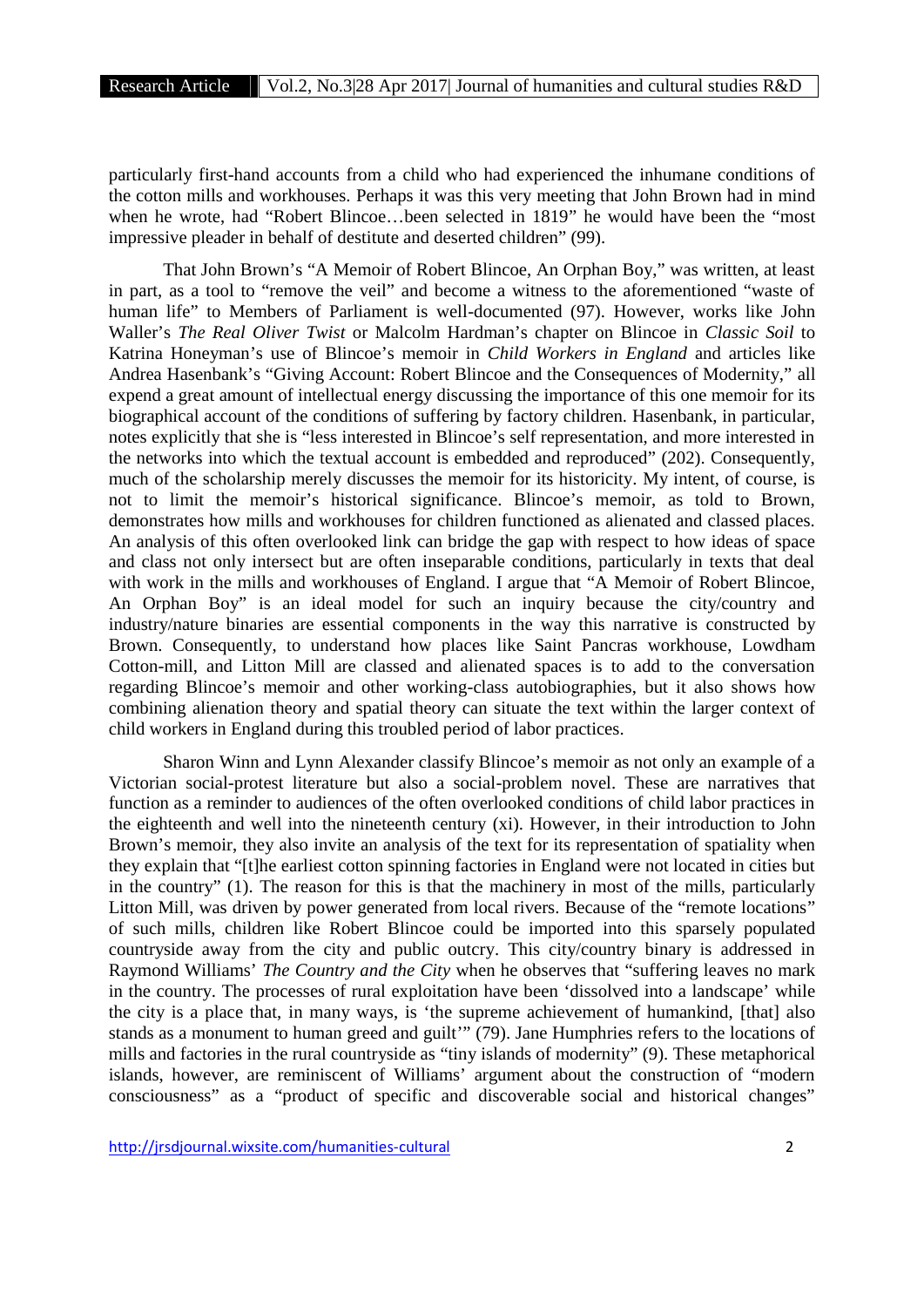("Lecture" 3). This reading of Blincoe's memoir is to unearth the plight and sufferings of alienated children who are indeed a product of practices within a specific time and place.

Having been "imported" from their homes or orphanages in the city and, as Blincoe says, being "placed" in these distant mills, the very nature of their concealed journey to the mills, and sequestered life within them, signifies an extreme form of alienation. These sentiments are only compounded by the actual nature of the work required of children like Blincoe in the mills, in which he feels trapped by "an impassable barrier, 'a wall of brass,' [which] cut him off from all mankind" (96). Importantly, Blincoe's internal struggle is described by Brown with terminology similar to the 1819 debate between Lord Kenyon and the Earl of Rosslyn. For instance, Blincoe "considered [conditions] inhumane in the extreme" (95), which is reminiscent of Lord Kenyon's speech. Blincoe's experiences, as Brown portrays them, place his sentiments in direct conflict with the Earl of Rosslyn's earlier claims because Blincoe is noted to have felt "the extreme and long-continued wretchedness he had endured in the den of vice and misery, [which] renders [the heart] impenetrably callous" (95). Moreover, Blincoe's internal struggle is enhanced to the level of rage by the refusal to give to him his parents' name and records. Consequently, he is not only placeless, but without a name to call his own (95).

This process by which Blincoe becomes an alienated subject begins at a very early age. As Humphries notes, in the more than 600 biographical accounts of child workers, all begin their life story with the date at which they began working and not their actual date of birth, which, in many cases, was unknown (401). The process of alienation of workers was, of course, famously articulated by Marx: "the more the worker externalizes himself in his work, the more powerful becomes the alien, objective world that he creates opposite himself" and "the worker is degraded to the most miserable sort of commodity; that the misery of the worker is in inverse proportion to the size of his production" (85). The point that is essential to my argument is the notion of the alienated laborer feeling like a "stranger." Marx writes:

> First, that labor is exterior to the worker, that is, it does not belong to his essence. Therefore he does not confirm himself in his work, he denies himself, feels miserable instead of happy, deploys no free physical and intellectual energy, but mortifies his body and ruins his mind...The worker only feels a stranger. He is at home when he is not working and when he works he is not at home. . . . External labor, labor in which man externalizes himself, is a labor of self-sacrifice and mortification. (88)

Robert Blincoe's account certainly qualifies as him feeling like a stranger who becomes so alienated that he is mortified by the physical state of his body and struggles with the concept of home and place. This is evident with how the memoir presents Blincoe near the end of his story. Brown consciously depicts Blincoe as a stranger who, though he has fulfilled his mandated tenure at Litton Mill, he is a "poor little wanderer" (171). He travels the countryside in search of work. On one occasion, after walking eighteen miles with all he owned in a "bundle slung upon a stick," he found employment at a factory in Bollington (170). The actual working-conditions, however, were still found by Blincoe to be "the most laborious and unwholesome…on account of the great quantity of dirt and dust" (170). Certainly, it cannot be said that he enjoys any kind of real "physical" or "intellectual energy," as described by Marx. Brown eventually leaves Blincoe to the reader as a "nearly ruined" man after his building caught fire and burned to the ground. The final line of the memoir says that Blincoe "is completely sick of the business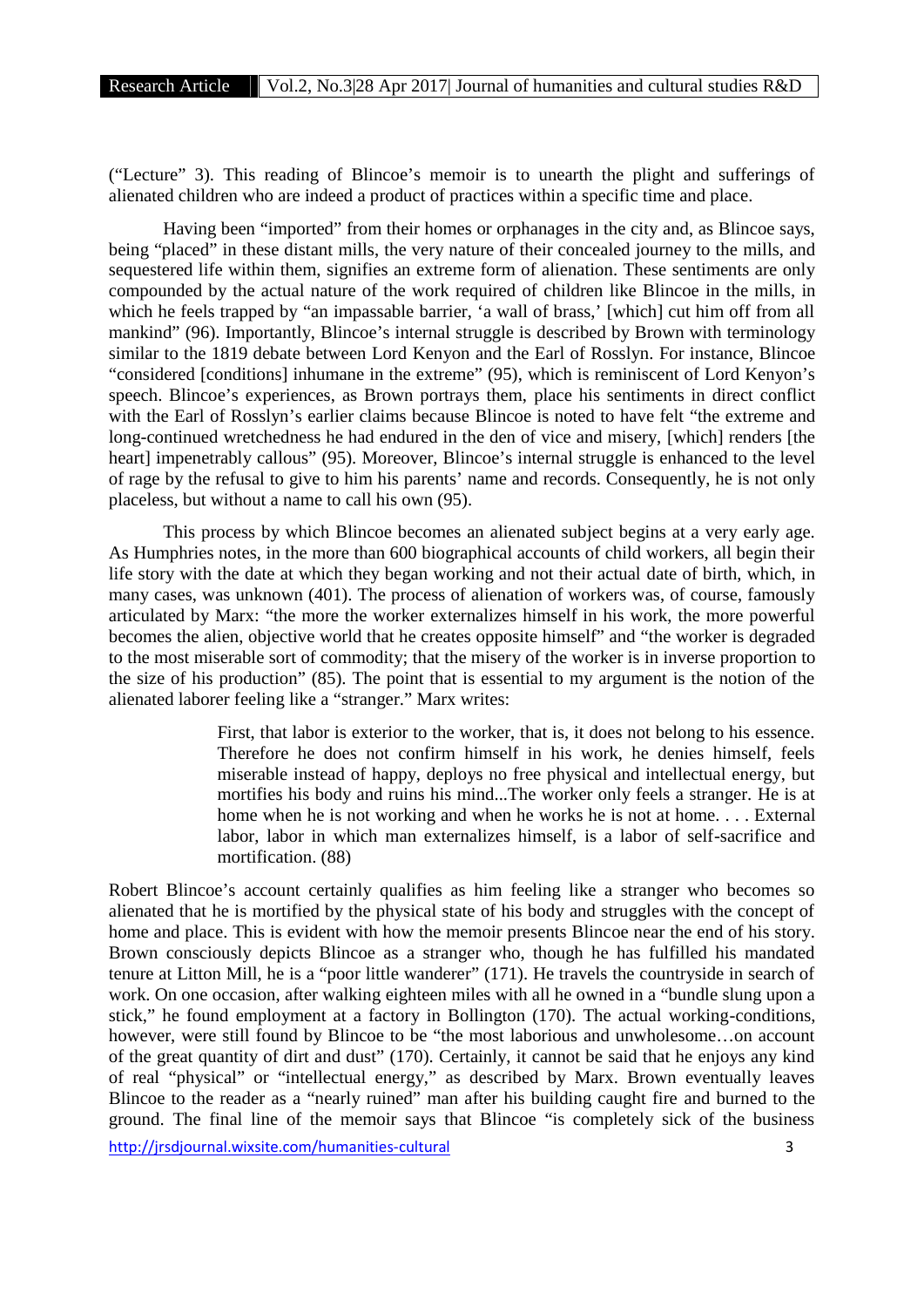altogether" (177). Blincoe has been externalized by his life-long work in mills, factories, and workhouses that his only option for employment as an adult is to pursue the work he values least.

Part of Blinco's externalization has been shaped, at least unconsciously, by the spaces he inhabited throughout his life. The more he worked within the work spaces; the more those spaces became what was familiar to him. Marc Auge, a prominent space/place theorist whose book *Nonplaces*, establishes a new term to be discussed in relation to the familiar spaces people inhabit in modernity and daily life. Auge lists two determining factors for what becomes a non place: "spaces formed in relation to certain ends (transport, transit, commerce, leisure), and the relations that individuals have with these spaces" (76). He says later, "[t]he possibility of non place is never absent from any space" (86). But Auge's work finds its clearest relation to alienation theory when he observes: "[t]he space of non-place creates neither singular identity nor relations; only solitude and similitude" (83). The workhouses and mills, for instance, become a place where children are isolated from their identities outside of the assigned space. They are stripped of self-identify and alienated from relations not only to family and community but to the surrounding landscape itself. As they work in the mills, their bodies adopt the mechanized movements of the machinery they use. This essentially reduces them to being nothing more than material subjects, an extension of the machinery itself. Their later removal to Lowdham Mill only further emphasizes the children's alienated relations to the self when the crowd at Lowdham assembles around wagons to get a better look at the "*live stock* that was just imported from the metropolis" (107, emphasis original). Brown notes how Blincoe felt that they were "pitied, admired, and compared to lambs, led by butchers to slaughter" (108). This produces a visceral image which, when contrasted with the ideals of childhood innocence and their experience, is compared to being butchered by the need to support the very metropolis in which alienated children have become commodified property.

Blincoe's memoir is frequently cited by scholars such as Jane Humphries, Andrea Hasenbank, and others, as the most "famous" of the autobiographical accounts of this era. However, this claim is problematic given that it is not strictly autobiographical. Much of the story was told to John Brown, who no doubt took liberties in order to place the story in a larger narrative to then be distributed in pamphlets and later book form to the public. Moreover, Hasenbank's article does not provide an analytical reading of the memoir, she is correct when she claims that most, including Jane Humphries, often leave off John Brown's role as the author when discussing Blincoe's text as "autobiography" (215). While Humphries is not explicitly a Blincoe scholar, her work focuses more generally on the autobiographical accounts that discuss the hardships of child labor practices during the time Blincoe would have been working in the mills. Since Humphries' work is used to compile statistics and graphs of child worker and their gender, ages, years worked, and locations worked, her work is frequently cited by literary scholars, political scientists, and historians.

But even with this auditory account from Blincoe to Brown, the memoir can be read as a symbol of Subjective Expressionism, what Raymond Williams calls "the cry of the lost individual in a meaningless world" (174). But it is important also to remember Fredric Jameson's dictum: "always historicize" (1). British literature, as well as its culture, is inherently linked to class struggles. At its core, Robert Blincoe's memoir grapples with the division of labor within English society and culture while simultaneously chastising the very existence of the extreme and unjust divisions of labor. Because of this, for Emile Durkheim, alienation is a direct result of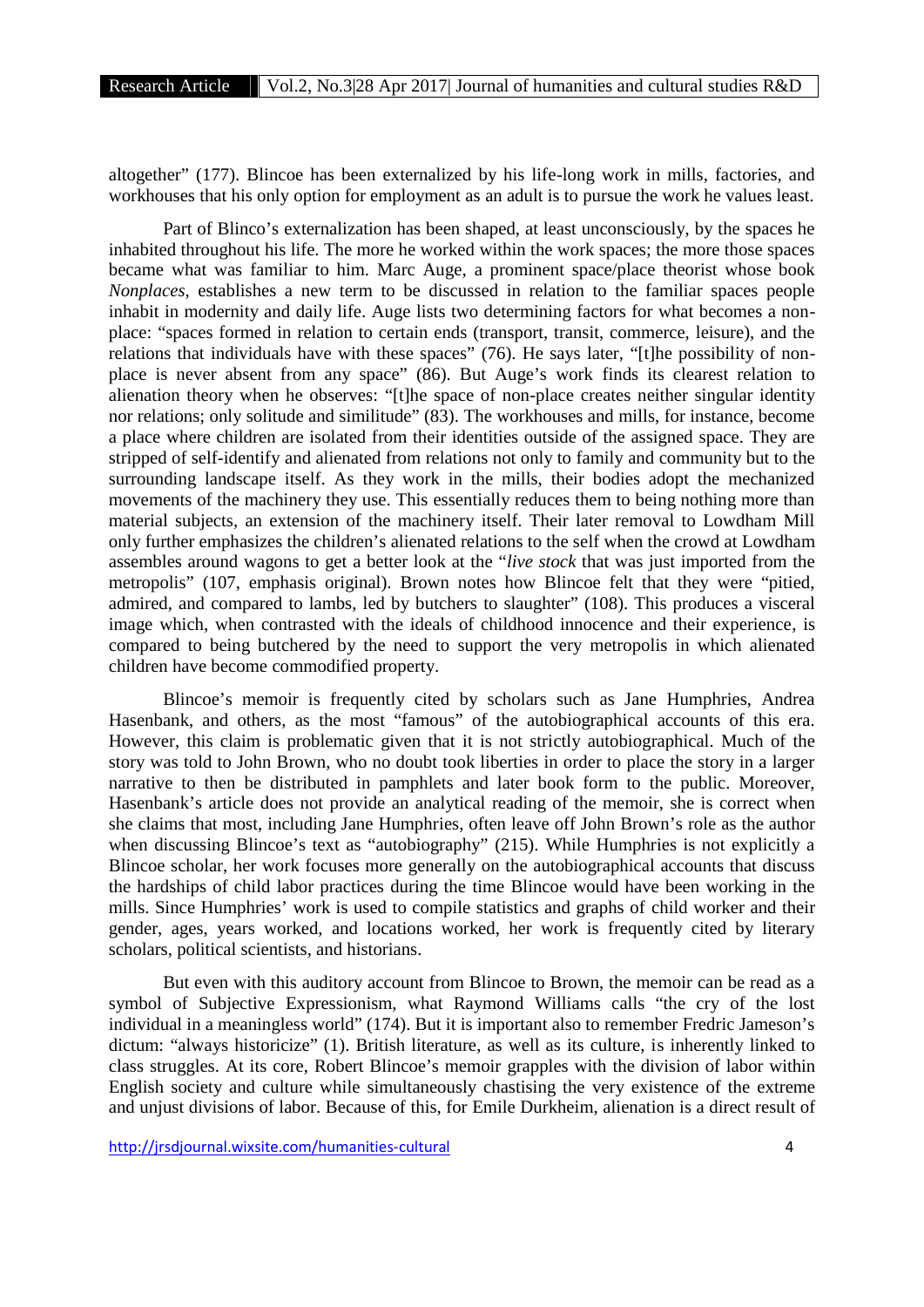workers lacking a sense of community and engagement with their work. This "mirage" of alienated personalities produces the exploited subject that Blincoe becomes at an early age and who remains until the end of his, one who has been alienated by the work he performs (78). Consequently, what readers observe in Blincoe are the inherent dangers of children becoming disconnected from what Marx terms the *Gattungswesen*, or collective essence (91). Not only are people who work in factories divorced from their cultural heritage and their colloquial language, but their traditions and are suppressed with daily, quotidian actions now wed to mechanized labor practices. The children assigned to workhouses, as particularly is the case with Robert Blincoe, become reclassed, or compartmentalized, into a kind of fringe group in society. Blincoe struggles greatly with identity and brings a new angle to Durkheim's understanding of "division" and "society" as the historical context and political rhetoric for this kind of project will show.

Thus, the classed spaces of the mills and workhouses are closely aligned with Guy Debord's "more intensive form of alienation [in which] critical, alternative, or oppositional thinking and relations" are eliminated (2). Blincoe is, to again use Debord's terminology, introjected and an individual who "automatically identifies with manufactured needs and the dominant" (17). For Marx, dominant ideologies were always the values supported by the dominant class projected onto the remainder of society (432). Blincoe is not only suppressed by dominant value systems but he is also living under the burden of dominant spaces. The mills are classed spaces that are controlled in support of the dominant class and their value of material wealth over equal conditions among people outside of their class.

The fervor behind mass production of Britain's industrial revolution and the natural resources needed alongside it fall under what Herbert Marcuse calls "New Forms of Control," wherein "manufactured 'needs' raise alienation to new intensity" (18). These forms of control are also his way of calling attention to and warning against what is now the near categorical disconnect from the *Gattungswesen* in favor of conforming to the dominant. This is particularly the case when Blincoe manages to escape from Litton Mill but is unable to fully articulate his complaints in front of the overseers at the counting-house who ask him, after "looking at the distorted limbs of this victim of the parochial economy," 'Why, how came you so lame? You were not so when you left London, were you?' 'No, Sir, I was turned over…from Lowdham Mill, to Ellice Needham, of Litton Mill'" (166-67). There is a dual struggle here. The first is that Blincoe is unable to articulate his complaint clearly to not only adults but to the dominant members of society. Although it is unclear here, Blincoe's "lame" condition could refer both to his physical condition and his mental inability to represent himself. Secondly, it is also unclear whether or not Blincoe would receive the help he seeks from the members of the counting-house if they could clearly understand him or not. This exchange further intensifies Blincoe's alienated condition and allows him to be read as a metonym for both a region of geography and generations of children alienated by modes of production. It is this "new form of intensity" that has forever linked the landscape with the children and people who worked them and how once local customs have been devalued as a bleak, quotidian perspective of our place in the world.

To consider the relationship between classed space and place theory, one must also take into account how Henri Lefebvre's work rejects the notion that space is no more than "the passing locus of social relations" (11). He goes on to establish three fields of space: physical, mental, and social. This forges an identity between mental and real space that puts their relations, or "role," within a certain "mode of production" (11). Each of these spaces is on display within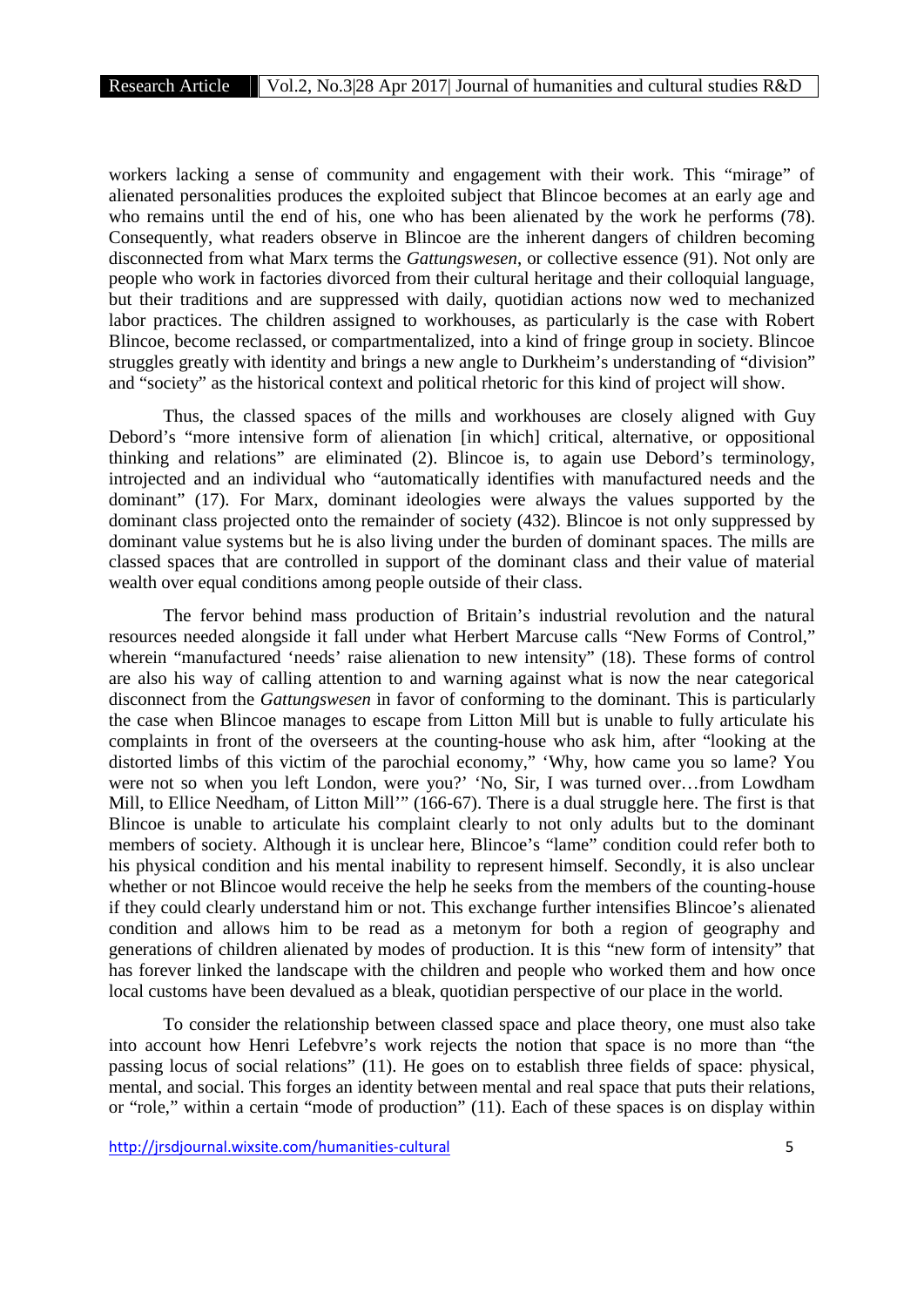Brown's memoir of Robert Blincoe primarily with the description of Saint Pancras workhouse, Lowdham Mill, and Litton Mill. These locations shape Blincoe's ability to function in the world given he occupies three failed spaces: the mills, mental perceptions, and, later, social relations.

In other words, alienated individuals who inhabit non-places, the domestic, or who "take residence" in places like the Saint Pancras workhouse are inherently shaped by that experience. This calls attention to the disparity between manufacturers and the political rhetoric employed to bring about laws that would alleviate child workers' misery. When Blincoe leaves Saint Pancras for Lowdham Mill, our attention is directed towards the journey in the external environment:

> The inequality of the road, and the heavy jolts of the wagon, occasioned them many a bruise. Although it was the middle of August, the children felt very uncomfortable. The motion of the heavy, clumsy vehicle, and so many children cooped up in so small a space, produced nausea and other results, such as sometimes occur in Margate hoys. Of the country they passed through, the young travelers saw very little. (107)

Their confinement within the wagon recalls Blincoe's earlier experiences at Saint Pancras when his thoughts were always on "the busy world [that] lay outside the workhouse gates" because he found himself "cooped up in a gloomy, though liberal sort of prison-house" (99). There Brown likens Blincoe to a "bird newly caged, that flutters from side to side, and foolishly beats its wings against the prison walls…[Blincoe] often watched the outer gates of the house, in the hope, that some favourable opportunity might facilitate his escape" (100). Here he is finally given what he initially views as a reprieve from the workhouse—thinking that Lowdham will be much better than his current living conditions—but he is still prohibited from engaging with the outside world he has so long imagined. He remains the caged bird still held in place because they still remain "cooped up" in the wagon. The children are not permitted to engage or interact with the natural environment that surrounds them. The "inequality of the road" is part of what Michel de Certeau refers to as "spatial stories," in which every story is, in essence, a travel story (115). But Blincoe's travel story is one of inequality that can never seem to find a clear road away from the conditions that plague his young life. Because of this, the daily experience becomes an alienated condition (118). W.J.T. Mitchell's *Landscape and Power* discusses how these man-made structures can be read as a "symptom of alienation" from the natural landscape (7). Blincoe's alienation is further compounded by the journey in that it is an extension of the physical and mental struggles he experiences in the mills and workhouses. The journey cannot be read as a respite from the struggles and classed conditions. Thus, the "symptoms" persist from place to place.

These symptoms only metastasize for Blincoe at Lowdham Cotton-mill, which, being "situated near a village of that name, stood ten miles distant from Nottingham, on the Surhill road. The mill, a large and lofty edifice, being surmounted by a cupola, Blincoe at first, mistook [it] for a church" (110). However, the conditions within Lowdham are a harsh juxtaposition to the church that Blincoe initially imagines. Once inside, Blincoe observes what he thinks will be his home for the next fourteen years. He states that he "was not greatly delighted, so closely did it resemble a workhouse" (110). At Saint Pancras he was depicted in animalistic, dehumanized terms, but Lowdham makes him into a scavenger who stalks the floors collecting "common [and] inferior materials" (115). The title of scavenger is something that is impressed upon him during this experience and remains with him the rest of his life. The initial resemblance Lowdham had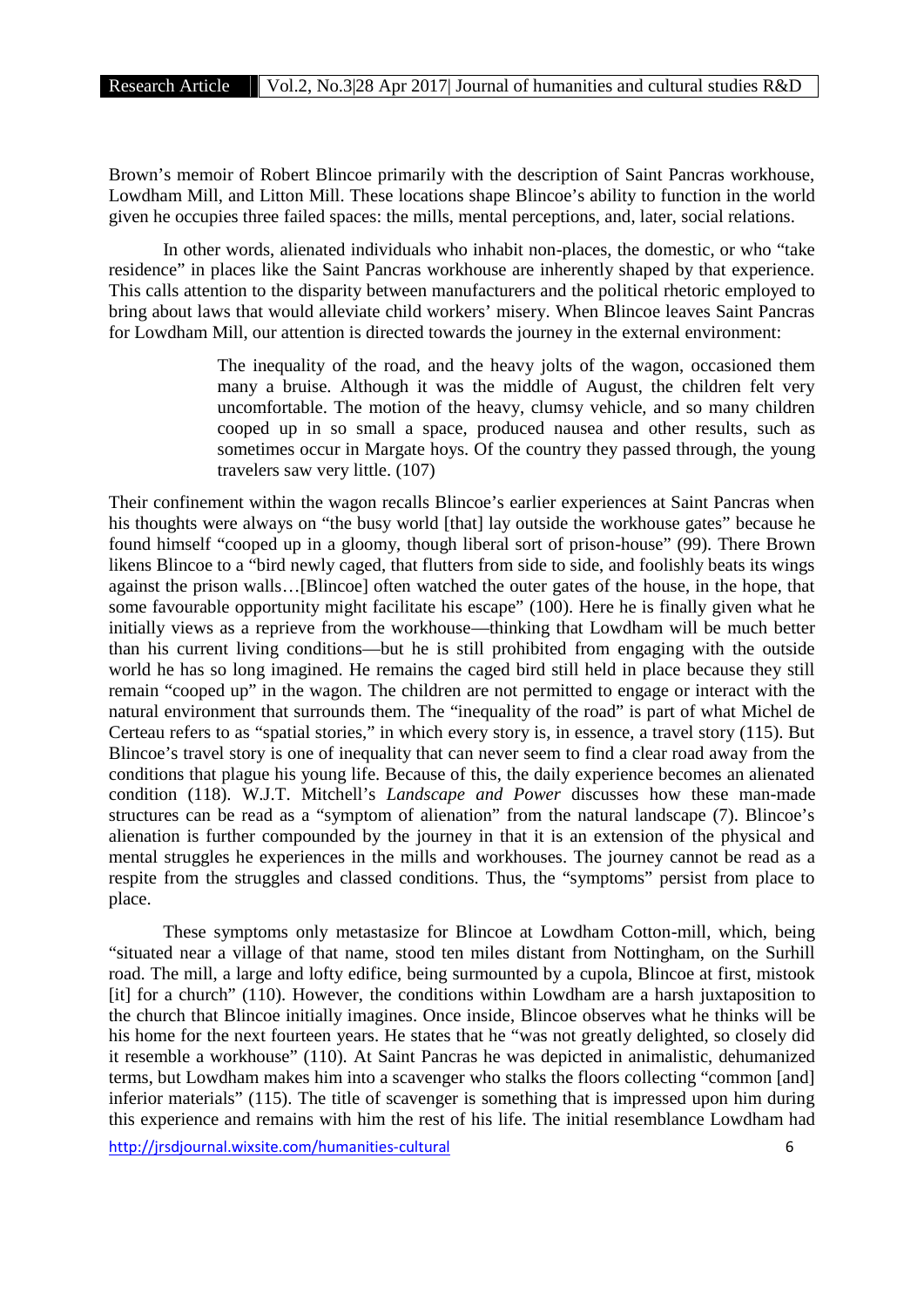to a workhouse triggered Blincoe's conditioned mind into resigning to the lived conditions with which he was most familiar: the caged bird. However, because the conditions and treatment in Lowdham were far worse than at Saint Pancras, Blincoe experienced a further externalization. The scavenger is a wanderer who must roam about the world in search of the basic necessities of life. He or she also has nothing to call their own and are dependent upon the remains of others.

In the background of the memoir is Blincoe's continual quest to find his parents, or to establish something he might consider a home of his own. Gaston Bachelard begins his seminal work *The Poetics of Space* by stating: "our house is the corner of our world," and that "a house constitutes a body of images that give mankind proofs or illusions of stability" (17). Yi-Fu Tuan adds that "home is at the center of an astronomically determined spatial system" which humans refer to as "the center of our world" (149). Although both works have been essential to contemporary understandings of both dwellings and city structures, neither Bachelard nor Tuan account for the large number of human groups, like workhouse children, without house or home. Even more contemporary space and place theorists have adopted this idealized version of home and identities structured around such images of stability. Robert Blincoe, having been "placed" in various work-houses and cotton mills (Brown 95), has been without the home or, as he laments, even a "name I can call my own" (95). It is the link between his name and home that calls attention to Blincoe's extreme suppression by the dominant. For members of the upper classes, a name signals cultural capital. If Blincoe could have a "name" of his own, he could also begin to acquire a sense of belonging to a family and place of habitation. Blincoe's memoir calls attention to the need to consider these groups of child-laborers as not only alienated from the city and the self, but as children alienated from what contemporary readers understand as childhood.

Being without a home or familial representation, Blincoe is fully enslaved to the factory owners. Brown is certainly keen to this because he begins to overtly link Blincoe's experiences at Lowdham to slavery practices in America and the French Indies (106). Brown was not the only one who would make these comparisons. John Cobden's 1853 text, *The White Slaves of England*, provides further evidence of the factories as "hell-holes" (143). He cites from a speech made by a Manchester spinner named Mr. Grant who in 1833 asked: "Has slavery no sort of existence among children of the factories?" (144). He asks this question in relation to black slaves and their physical chains and answers: "Yes, and chains were sometimes introduced, though those chains might not be forged of iron" (144). In the mills, the workhouse bird remains caged with all his thoughts on "the busy world [that] lay outside the workhouse gates," unable to engage with the world. This trauma within this veritable "hell-hole" reduces Blincoe to someone who "simply occupies space, but has no command over it" (Tuan 97).

However, given that Blincoe is trapped inside the mill, his vantage point provides a unique perspective of the first-hand experience in these mills. In the now classic essay, "Art in the Age of Mechanical Reproduction," Walter Benjamin makes two very important distinctions in response to building aesthetics:

> Buildings are received in a twofold manner: by use and by perception. Or better: tactilely and optically. Such reception cannot be understood in terms of the concentrated attention of a traveler before a famous building. On the tactile side, there is no counterpart to what contemplation is on the optical side. Tactile receptions come about not so much by way of attention as by way of habit. The latter largely determines even the optical reception of architecture, which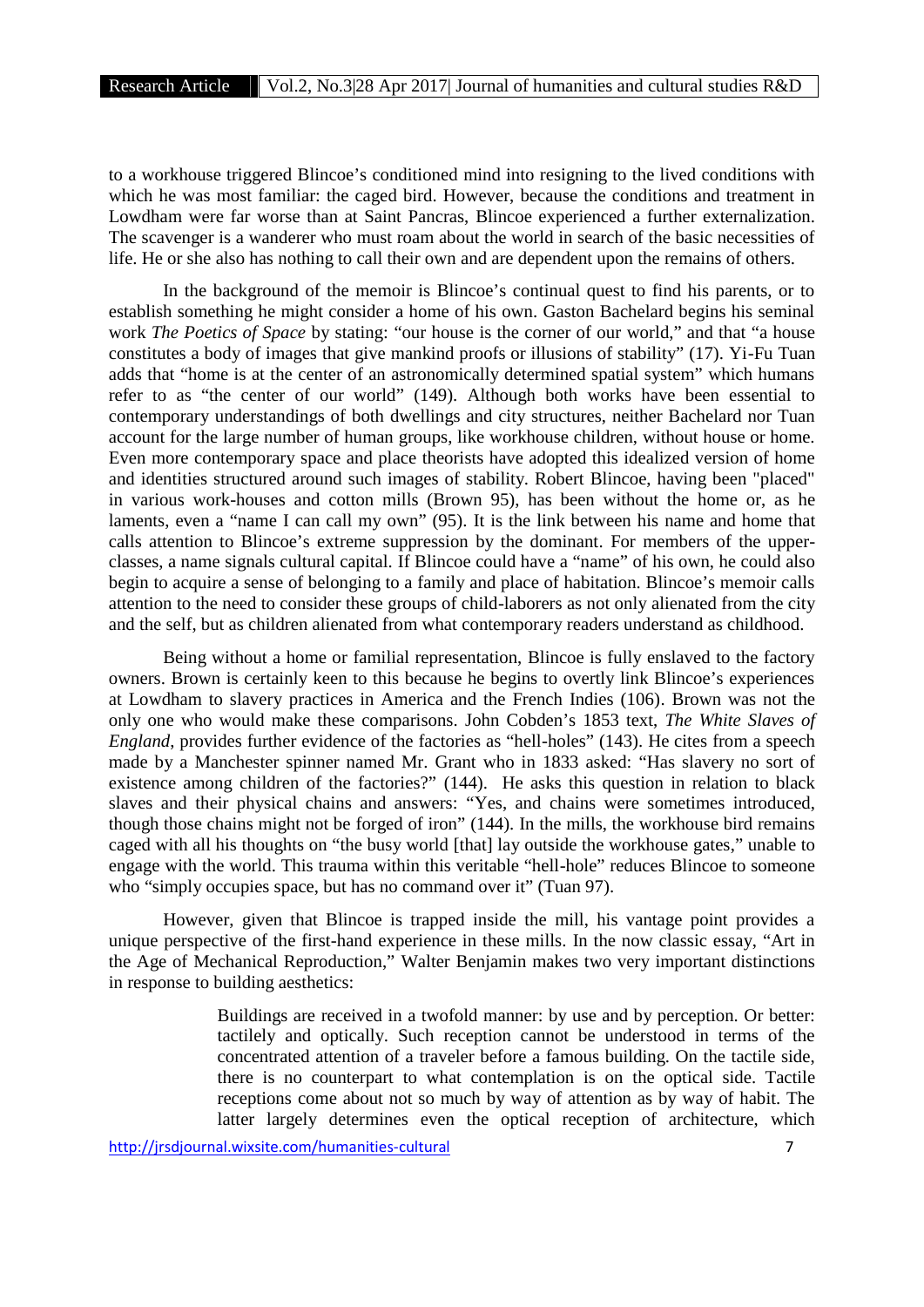spontaneously takes the form of casual noticing, rather than attentive observation. Under these circumstances, this form of reception shaped by architecture acquires canonical value. (268)

In this context, "canonical value" refers to a kind of unique representation that a given object presents to the observer. It is Benjamin's observation that the process by which we receive structures from a phenomenological perspective is twofold: by observation but also in how we interact. With this in mind, it can be argued that the children in the mills have a more authentic relationship to their surroundings than inspectors who occasionally survey the mills. Blincoe has arguably been "split in the objectifying and subjectifying processes" and what is lost by Blincoe is his individuality in favor of a way of life and mode of thinking that is completely industrial (*Sociology* 86). As Gail Weiss explains in her book *Refiguring the Ordinary*: "Human beings' as forms of labor, and their unique ways of loving, living, and dying, undoubtedly reveal much more than the state of a particular society. [These forms of labor] reveal the ongoing, intercorporeal relations that comprise an individual's situation" (136). Blincoe's job requires him to touch the machinery and the floors constantly; this persistent tactile reminder becomes a fetter without chains like those that John Cobden referred to. It also symbolizes a distance that is placed between children who lived and occupied these spaces and officials who have, at the very least, optical accounts of workhouses.

Every time Blincoe is placed in a different mill, he encounters conditions that are far worse than his previous habitation. This is certainly the case with Litton Mill, which he describes with: "[e]verything was inferior to what it was at Lowdham" (132). The readers are set up to view these conditions by the description of the landscape surrounding this ominous mill:

> It was in the gloomy month of November, when this removal took place! On the evening of the second day's journey, the devoted children reached Litton Mill. Its situation, at the bottom of a sequestered glen, and surrounded by rugged rocks, remote from any human habitation, marked a place fitted for the foul crimes of frequent occurrence, which hurried so many of the friendless victims of insatiate avarice, to an untimely grave […] the savage features of the adjacent scenery impressed a general gloom upon the convoy, when Woodward pointed out to them the lonely mill to which they were travelling. (132)

The experience of his removal is certainly not described in pleasant, pastoral images. Arguably, it cannot be described in such terms, as it would undermine or lessen the effect Blincoe's stories create concerning the actions within the workhouses and mills. It is apropos that his movement through the landscape, which he desires both while at San Pancras and Lowdham, occurs in the gloom of a cold and dark November. The mill's location is lower and the sequestered area is mimicked by the child workers who are lower on the class scale and sequestered from the city. The rugged rocks foreshadow the rugged nature of Ellis and John Needham and the abuse Blincoe receives. Rocks are impenetrable and inescapable. The remoteness allows the Mill to be understood both by its physical distance from the city and the kinds of humane habitations that are represented by an idealized notion of home and safety. The savageness of the external features is explicitly described to emphasize the savage and lonely conditions children like Blincoe will encounter.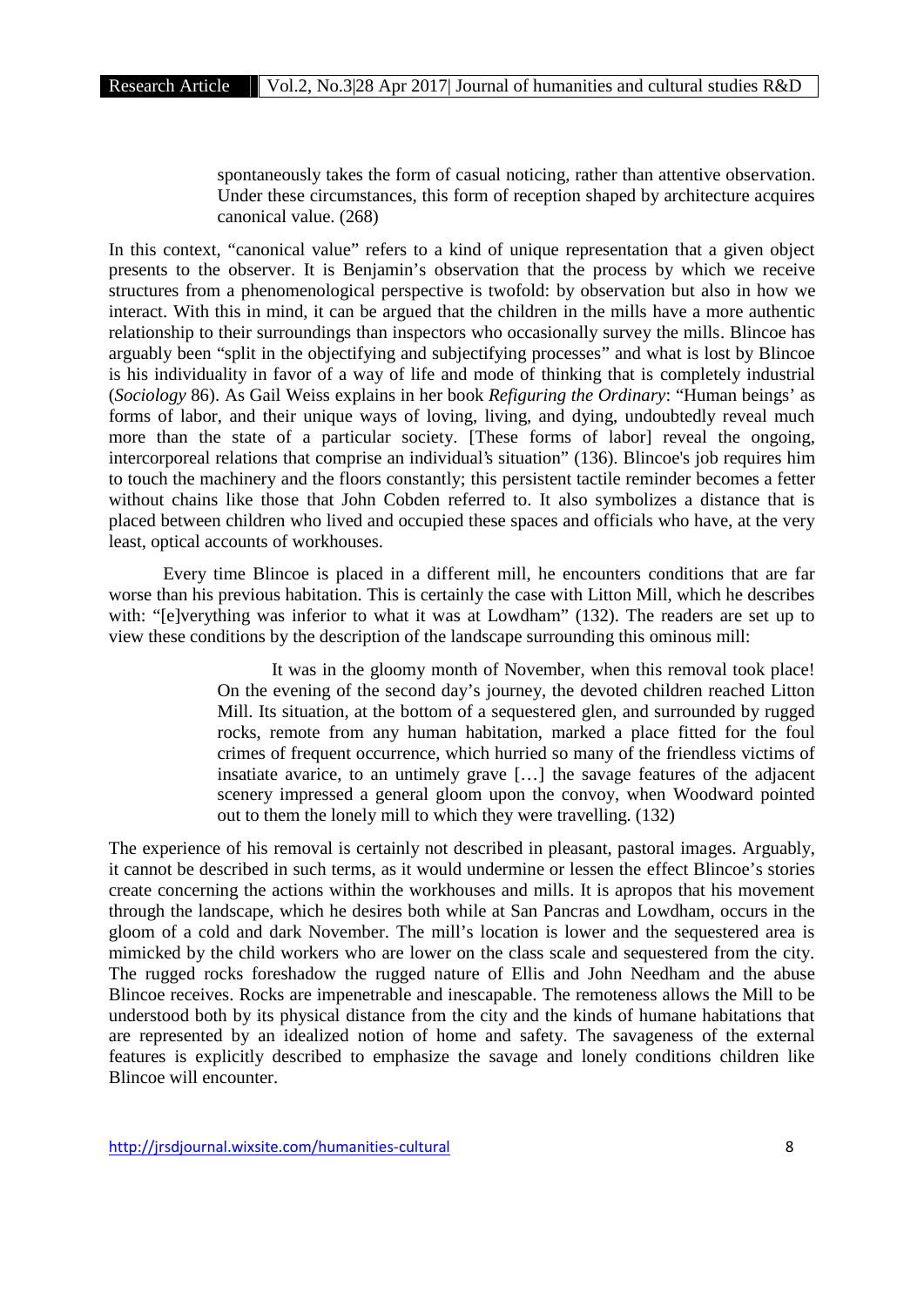The location of Litton Mill is typically discussed by historians for its isolation. Cornelius Brown's *A History of Nottinghamshire* describes the history of Lowdham as a contested area. Its "remote past" makes Lowdham a palimpsest of hardship (56). More recent scholarship from Karen Honeyman critiques Lowdham as well but only through Litton Mill and under the lens of bad business practices that foredoomed the Needhams and their mill to failure—the fact that it received such an infamous depiction by Brown and Blincoe is often barely more than a footnote in traditional historical accounts. This is not surprising, as Jane Humphries explains that child labor is paradoxically overlooked by many historians and economists of this era. For example, Stanley Chapman's essay, "Fixed Capital Formation in the British Cotton Industry, 1770-1815," makes only one reference to child labor practices, and that is merely to say that many of the manufacturers believed that children would be much better workers if labor could be performed under their parents rather than working for strangers (238). However, if we merge our understandings of class with spatial construction, then much of what can be understood from the description of Litton Mill in Blincoe's memoir is how the mill itself, and to a large extent Derbyshire itself, became what Yi-Fu Tuan identifies as a "landscape of fear" (*Landscapes of Fear* ii).

Within such landscapes there becomes a "dissonance between the ecologically sound and the socio-politically sound" where "the ordinary people who lived on it could seem stunted and deformed" (viii). Furthermore, analogies between landscapes and the people who inhabit them usually find the people to be "uncomely [and] unhealthy" in comparison to the natural, topographical features (viii). The root cause for this dissonance for Tuan is notably similar to claims made by historians, economists, and Marx himself, that "civilization is disposed to excess" (viii). The result of this excess, in the name of progress and industry, is for Blincoe "one continued round of cruel and arbitrary punishment" (141), foreshadowed by the natural environment in which the mill is located. Abandonment and loneliness are both major causes in the construction of landscapes of fear. The issue with Tuan's findings, however, is that his theory falls victim to the idea that childhood, as explained by Hugh Cunningham, is a "state of life to be enjoyed as a privileged and protected existence," and Tuan neglects to consider the "complex and tortuous path to a universal concept of childhood" (19). The memoir is a testament to the fact that large-scale social change never happens on its own but through a "tortuous path" of long suffering. It is apparent that John Brown was aware of this fact at the onset of writing Blincoe's story, as the idealized version of childhood that is privileged and protected by first world nations is the result of generations of injustices towards children for the sake of material wealth and prosperity of dominant ideologies.

As Brown approaches the conclusion of the memoir, he notes how Blincoe's own "tortuous path" has left him crippled and speaking in a "slow and plaintive" tone (170). The time spent working in the mills has taken a young boy and rendered him a man whose narrative closes with him as a "poor little wanderer" nearly bankrupt (171). He is the alienated stranger about which Marx forewarned. After leaving Litton Mill, Blincoe wanders the countryside going from the mill to mill in search of work. He is still a "stranger" to the world, if not also to himself. He cannot dissociate from factory or mill work because it is how he identifies himself in relation to the world**.** Thus, it is quite easy to see how Brown would want to conclude the memoir with a prominent social critique by saying: "No savageness in human nature that has existed on earth has been paralleled by that which has been associated with the English Cotton-spinning Mills" (179). The memoir is a story of the laborer who has little to show for his life outside of the kinds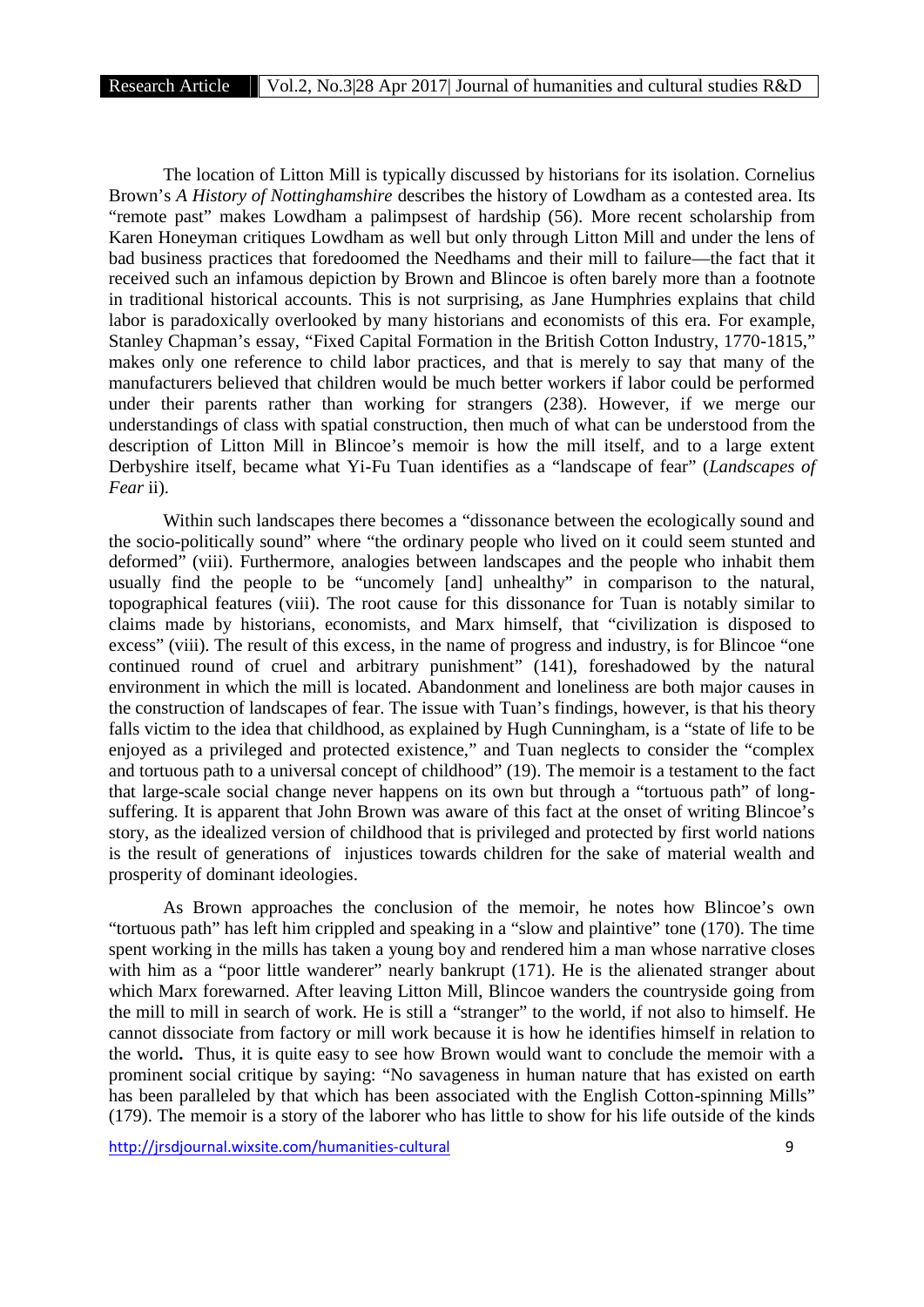of "self-sacrifice and mortification" prophesied by Marx. However, with regards to these kinds of social problem novels, it should be maintained that these issues are best addressed by not only discussing *when* something happened but by linking *what* has occurred with *where* it occurred.

Such analytical studies of these works are as needed now as they were to Brown in the nineteenth century. Scholars need to turn to the hundreds of biographical accounts of child laborers and begin to provide readings that could range from disability studies, trauma theory, memory studies, ecocriticism, and, as has been done here, space and place theory. Such a discussion, particularly as it relates to class construction, addresses the series of questions Henri Lefebvre cites in *The Production of Space*: "we may wonder whether the state will eventually produce its space, an absolute political space. Or whether, alternatively, the nation-states will one day see their absolute political space disappearing into (and thanks to) the world market. Will this last eventuality occur through self-destruction? Will the state be transcended or will it wither away? And must it be one or the other, and not, perhaps, both?" (220). These questions are still at the center of debate with respect to today's world market, as corporations continue to construct factories in third-world or developing nations that are like those in Blincoe's narrative primarily because labor laws in these countries are minimal or nonexistent. Ironically enough, the structure of the 1819 debate between Lord Kenyon and the Earl of Rosslyn has largely remained the same: one side pleads on behalf of the inhumane sufferings of human life, the other argues for and on behalf of manufacturers and employers. So long as these practices continue, regardless of where they occur, nations with poorly developed laws and amendments that protect against inhumane and unfair working conditions are places that will continue to produce their versions of Robert Blincoe.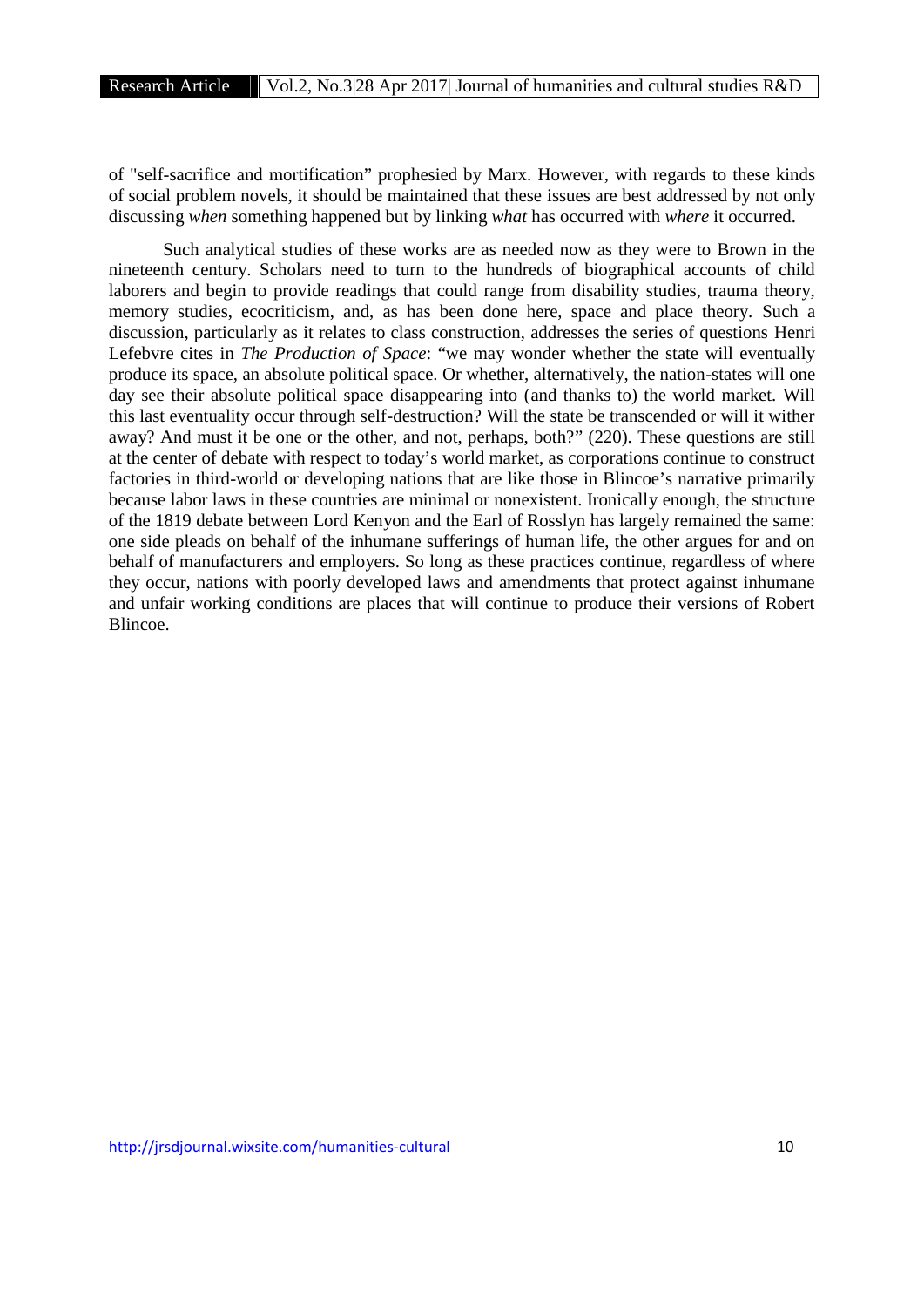## **Works Cited**

- 1. Auge, Marc. *Non-places: An Introduction to Supermodernity*. London: Verso, 1995. Print.
- 2. Bachelard, Gaston. *The Poetics of Space*. Maria Jolas, Trans. Boston: Beacon Press, 1958. Print.
- 3. Benjamin, Walter. *Illuminations*. London: Fontana, 1968. Print.
- 4. Brown, Cornelius. *A History of Nottinghamshire*. London: Elliot Stock, 1891. Print.
- 5. Chapman, Stanley D. "Fixed Capital Formation in the British Cotton Industry, 1770- 1815." *The Economic History Review*. 23.2. (1970). 235-266.
- 6. Cobden, John. The White Slaves of England. Auburn: Derby and Miller, 1853. Print.
- 7. Cunningham, Hugh. *The Children of the Poor: Representations of Childhood since the Seventeenth Century*. Oxford: Blackwell, 1991. Print.
- 8. de Certeau, Michel. *The Practice of Everyday Life, Third Edition*. Steven F. Rendall, translator. Los Angeles: U of California P, 2011.
- 9. Durkheim, Emile. *The Division of Labor in Society*. New York: Free Press, 2014. Print.
- 10. Earl of Rosslyn. "Cotton Factories Regulation Bill." 14 June 1819. Hansard Archives. Web. 12 April 2015.
- *11.* Hardman, Malcolm. *Classic Soil: Community, Aspiration, and Debate in the Bolton Region of Lancashire, 1819-1845*. London: Rosemont, 2003.
- 12. Hasenbank, Andrea. "Giving Account: Robert Blincoe and the Consequences of Modernity." *Nineteenth Century Contexts*. 34.3 (2012). 201-215.
- *13.* Honeyman, Katrina. *Child Workers in England, 1780–1820: Parish Apprentices and the Making of the Early Industrial Labor Force.* Aldershot: Ashgate, 2007. Print.
- *14.* Humphries, Jane. "Childhood and child labour in the British Industrial Revolution." *Economic History Review*. 66.2. (2012). 395-418.
- 15. Jameson, Fredric. *The Jameson Reader*. London: Wiley-Blackwell, 2000. Print.
- 16. Lefebvre, Henri. *The Production of Space*. Translated by Donald Nicholson-Smith. Oxford, UK: Blackwell, 1991. Print.
- 17. \_\_\_\_\_\_\_. *Sociology of Marx*. New York: Random House, 1968. Print.
- 18. Lord of Kenyon. "Cotton Factories Regulation Bill." 14 June 1819. Hansard Archives. Web. 12 April 2015.
- *19.* Marcuse, Herbert. *One-Dimensional Man: Studies in the Ideology of Advanced Industrial Society*. New York: Beacon Press, 1991. Print.
- 20. Marx, Karl. *Selected Writings*. David McLellan, Editor. Oxford: Oxford University Press, 2011. Print.
- 21. Waller, John. *The Real Oliver Twist*. Thriplow, Cambridge: Icon Books, 2005. Print.
- 22. Weiss, Gail. *Refiguring the Ordinary*. Bloomington: Indiana U P, 2008. Print.
- 23. Williams, Raymond. *The Country and the City*. Oxford: Oxford U P, 1973. Print.
- 24. \_\_\_\_\_\_\_\_. "Country and City in the Modern Novel." W.D. Thomas Memorial Lecture. University of Swansea, 26 January 1987.
- *25.* Winn, Sharon A. and Lynn M. Alexander, eds. *The Slaughter-House of Mammon: An Anthology of Victorian Social Protest Literature*. West Cornwall, Connecticut: Locust Hill Press, 1992. Print.
- 26. Mitchell, W.J.T. *Landscape and Power*. Chicago: U of Chicago P, 2002. Print.